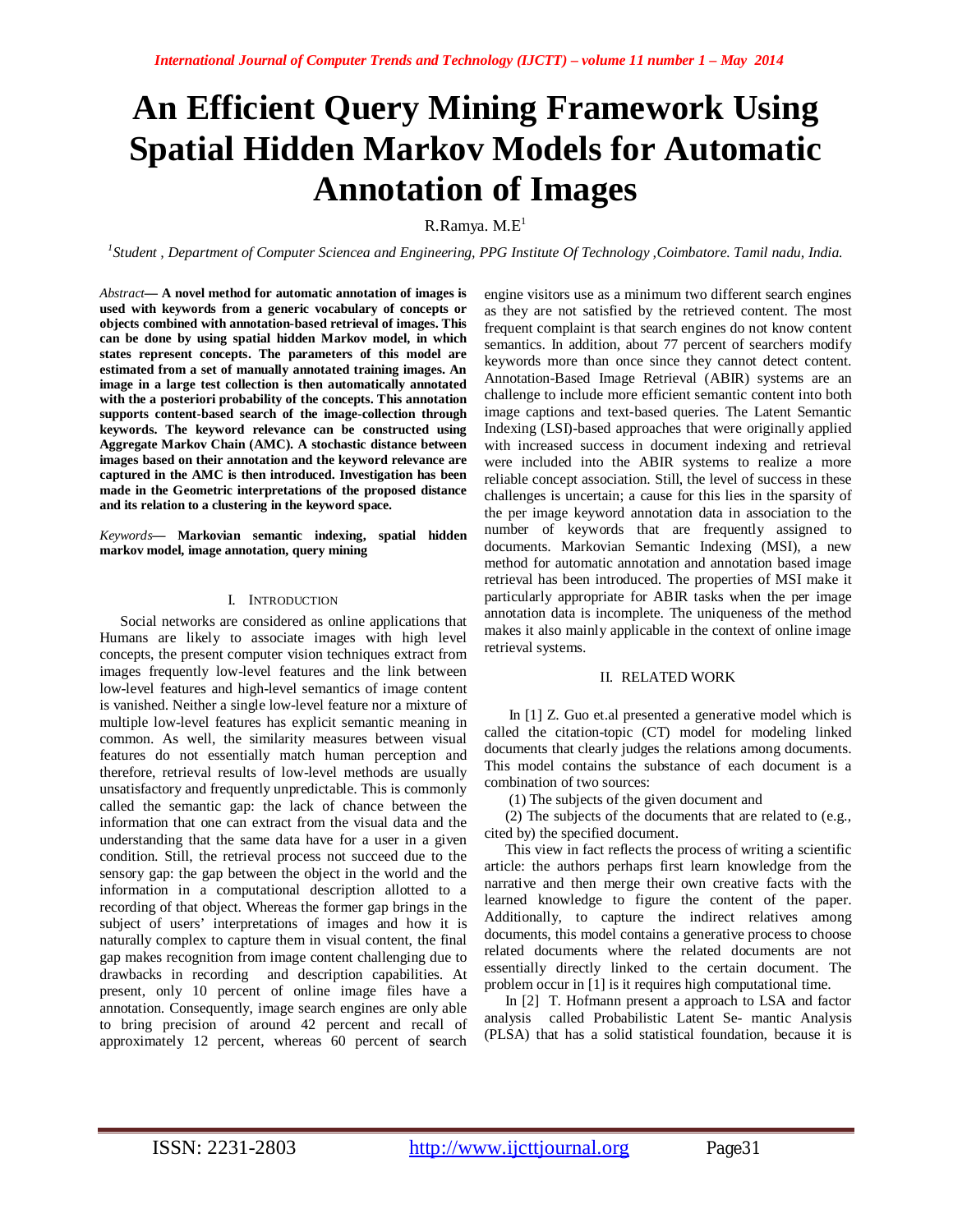#### *International Journal of Computer Trends and Technology (IJCTT) – volume 11 number 1 – May 2014*

`

based on the likelihood principle and describes a proper generative form of the data. It implies in exacting that traditional techniques from statistics can be applied for questions like model and complexity control, fitting and model combination. As well, the factor illustration obtained by PLSA allows to treat with polysemous words and to clearly differentiate between different meanings and types of word usage. However the expected performance on unseen test data is not performed. And the documents are not contained in the original training collection.

In [3] F. Monay presented and compares two easy latent space models usually used in text analysis, that is to say Probabilistic LSA (PLSA) and Latent Semantic Analysis (LSA). Annotation strategies for each form are examined. Outstandingly, 8000-image dataset found a classic LSA model described on keywords and a very essential image representation performed as well as much more complex. However Annotations in test data might not contain some correct keywords. Then for LSA and direct match, no probability is close to each ranked keyword; hence the threshold level cannot be applied in a straight way.

In [4] T. Hofmann presents confusion results for different types of linguistic data and text collections and then discusses an application in automated document indexing. The experiments indicate substantial and consistent improvements of the probabilistic method over standard Latent Semantic Analysis. However Limited computational resources are used.

In [5], R. Datta et al we surveyed almost 300 key empirical and theoretical contributions in the current decade associated to automatic image annotation and image retrieval then discuss the spawning of associated subfields in the process. It discusses important challenges concerned in the adaptation of existing image retrieval techniques to construct systems that can be helpful in the real-world. According to that, it has been achieved so far and conjectured what the future may contain for image retrieval investigation. The original depiction of an image, which is an array of pixel values matches inadequately to visual response. However this process requires high computational complexity.

#### III. PREVIOUS WORK

#### *A. ANNOTATION BASED IMGE RETIEVAL*

Annotation-Based Image Retrieval (ABIR) systems are an effort to include more proficient semantic content into both image captions and text-based queries. The Latent Semantic Indexing (LSI)-based approaches that were originally used with improved success in document indexing and retrieval were included into the systems of ABIR to determine a more reliable concept association.

## *B. MARKOV CHAIN BASED IMAGE INDEXING*

Markov chain based image indexing (MSI) has been used for online image retrieval system. Considering the users' queries to construct an Aggregate Markov Chain (AMC) through which the relevance between the keywords obtained by the system. The inference engine of the Markov chain

based image indexing approach lies in the clustering of the state space, because this clustering organizes the states into collections of relevance. In case of scalability, the degree of this clustering has been examined according to the size of the system. The clustering state degree in Markov Chains has been systematically studied, referred as the coupling degree. This degree quantifies the degree of state clustering in the chain and this can be assumed in terms of state connectivity..

#### IV. PROPOSED SYSTEM

The proposed framework in fig 1shows the flow of work and consist of following stages:

- $\checkmark$  Ouery relatedness with image
- Aggregate Markovian Chain
- $\checkmark$  Optimization step

#### *A. QUERY RELATEDNESS WITH IMAGE*

The users search for images by issuing queries, each query being an ordered set of keywords. The system responds with a list of images. The user can download or ignore the returned images and issue a new query instead. During the training phase of the system the images are considered with no annotation. As the users issue queries and pick images the system annotates the images in an automatic manner and at the same time establishes relevance relations between the keywords.

The user implicitly relates the retrieved (downloaded) images to her/his query. By assuming Spatial Hidden Markov Model (SHMM) in the order of the keywords the aim of the proposed approach is to quantify logical connections between keywords.

The Spatial Hidden Markov Model (SHMM) is a two dimensional generalization of traditional hidden Markov model (HMM). A SHMM  $\lambda$  is a 4-tuple  $\lambda = (H, V, B, \pi)$ , which specifies the number of states *N*, the number of observation symbols *M*, and the four probability measures: *H*(horizontal state transition matrix), *V* (vertical state transition matrix), *B*  (observation symbol probability distribution) and  $\pi$  (initial) state probability distribution). In SHMM, each image is divided into uniform blocks, from which image feature vectors are extracted. And each concept class of images is represented by a statistical model. An unknown image is classified to a specific model via estimating its feature vectors within blocks and the spatial relationship across blocks. Moreover, a concept class is associated with several keywords. The image blocks are also subsequently annotated with semantic labels.

*P*(*qx,y|Qx,y−*1) = *P*(*qx,y|qx−*1*,y, qx,y−*1)

Where  $qx, y$  denotes the state of block  $(x, y)$ , and  $Qx, y$ <sup>-1</sup> denotes the state sequence of *q*1*,*1*, q*1*,*2*, . . . , qx,y−*1.

#### *B. AGGREGATE SHMM MARKOVIAN CHAIN*

Trying to compare directly the probability vectors  $\pi i$  and  $\pi$ j is a equilibrium state vector for two images, one faces the zero-frequency problem. By itself, the fact that a user puts certain keywords together in a query implicitly renders the keywords relative to each other regardless of the images that